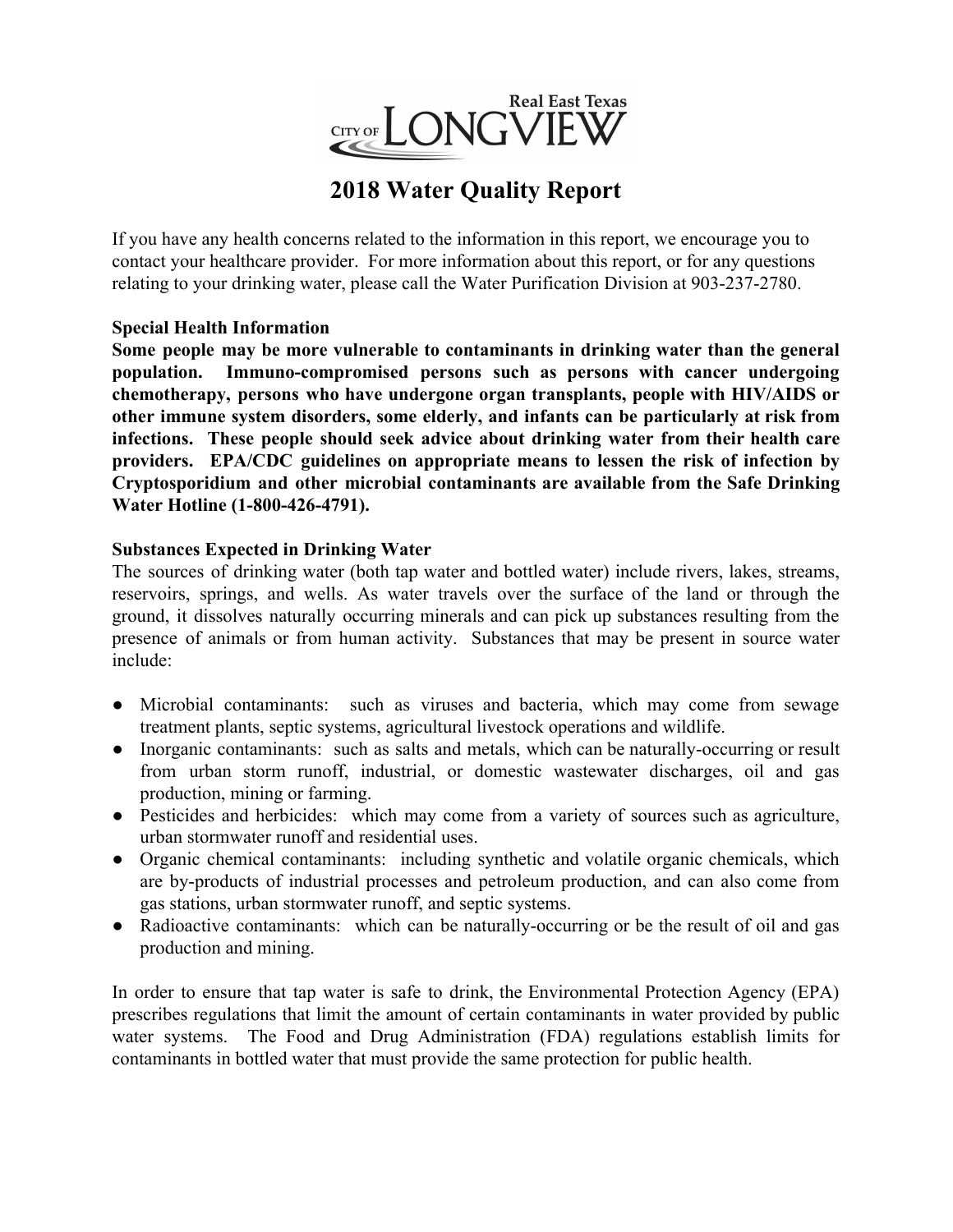Contaminants may be found in drinking water that may cause taste, color, or odor problems. These types of problems are not necessarily causes for health concerns. For more information on taste, odor, or color of drinking water, please contact the system's business office. Drinking water, including bottled water, may reasonably be expected to contain at least small amounts of some contaminants. The presence of contaminants does not necessarily indicate that water poses a health risk. More information about contaminants and potential health effects can be obtained by calling the EPA's Safe Drinking Water Hotline at (800) 426-4791.

#### **Table Definitions**

**Maximum Contaminant Level Goal (MCLG) –** The level of a contaminant in drinking water below which there is no known or expected risk to health. MCLGs allow for a margin of safety.

**Maximum Contaminant Level (MCL) –** The highest level of a contaminant that is allowed in drinking water. MCLs are set as close to the MCLGs as feasible using the best available treatment technology.

**Maximum residual disinfectant level goal (MRDLG)** – The level of a drinking water disinfectant below which there is no known or expected risk to health. MRDLGs do not reflect the benefits of the use of disinfectants to control microbial contaminants.

**Maximum residual disinfectant level (MRDL)** – The highest level of a disinfectant allowed in drinking water. This is convincing evidence that addition of a disinfectant is necessary for control of microbial contaminants.

**Treatment Technique (TT) –** A required process intended to reduce the level of a contaminant in drinking water.

**Action Level (AL) –** The concentration of a contaminant which, if exceeded, triggers a treatment or other requirement which a water system must follow.

**mrem/year** – millirems per year (a measure of radiation absorbed by the body).

**pCi/L –** picecuries per liter (a measure of radioactivity).

**NTU –** Nephelometric turbidity units (a measure of turbidity).

**ppm** – Parts per million, or milligrams per liter (mg/l).

**ppb –** Parts per billion, or micrograms per liter (ug/l).

**NA –** Not applicable.

**ND –** Not detectable at testing limits.

| Year | <b>Constituent</b>   | Average | <b>Detected Range</b> | <b>MCL</b> | <b>MCLG</b> | <b>Typical Source</b>                              |
|------|----------------------|---------|-----------------------|------------|-------------|----------------------------------------------------|
| 2018 | Chloramines (ppm)    | 2.1     | $1.61 - 2.07$         | 4          | 4           | Disinfectant used to control microbes.             |
| 2018 | Chlorite (ppm)       | 0.251   | $0.03 - 0.58$         |            | 0.8         | By-product of drinking water disinfection.         |
| 2018 | Barium (ppm)         | 0.05387 | $0.041 - 0.052$       | 2          | 2           | Discharge of drilling wastes; Discharge from       |
|      |                      |         |                       |            |             | metal refineries; Erosion of natural deposits.     |
| 2018 | Fluoride (ppm)       | 0.2914  | $0.421 - 0.779$       | 4          | 4           | Erosion of natural deposits: Water additive which  |
|      |                      |         |                       |            |             | promotes strong teeth.                             |
| 2018 | Nitrate (ppm)        | 0.18297 | $0.059 - 0.34$        | 10         | 10          | Runoff from fertilizer use; Leaching from septic   |
|      |                      |         |                       |            |             | tanks, sewage; Erosion of natural deposits.        |
| 2018 | Chromium (ppm)       | ND      | ND-ND                 | 0.1        | 0.1         | Discharge from steel and pulp mills. Erosion of    |
|      |                      |         |                       |            |             | natural deposits.                                  |
|      |                      |         |                       |            |             |                                                    |
| 2018 | Gross Beta particles | 1.467   | $ND - 4.4$            | 50         | NA.         | Decay of natural and man-made deposits of          |
|      | & Photon emitters    |         |                       |            |             | certain minerals that are radioactive and may emit |
|      | (pCi/L)              |         |                       |            |             | forms of radiation known as photons and beta       |
|      |                      |         |                       |            |             | radiation.                                         |

#### **REGULATED SUBSTANCES AT THE TREATMENT PLANTS**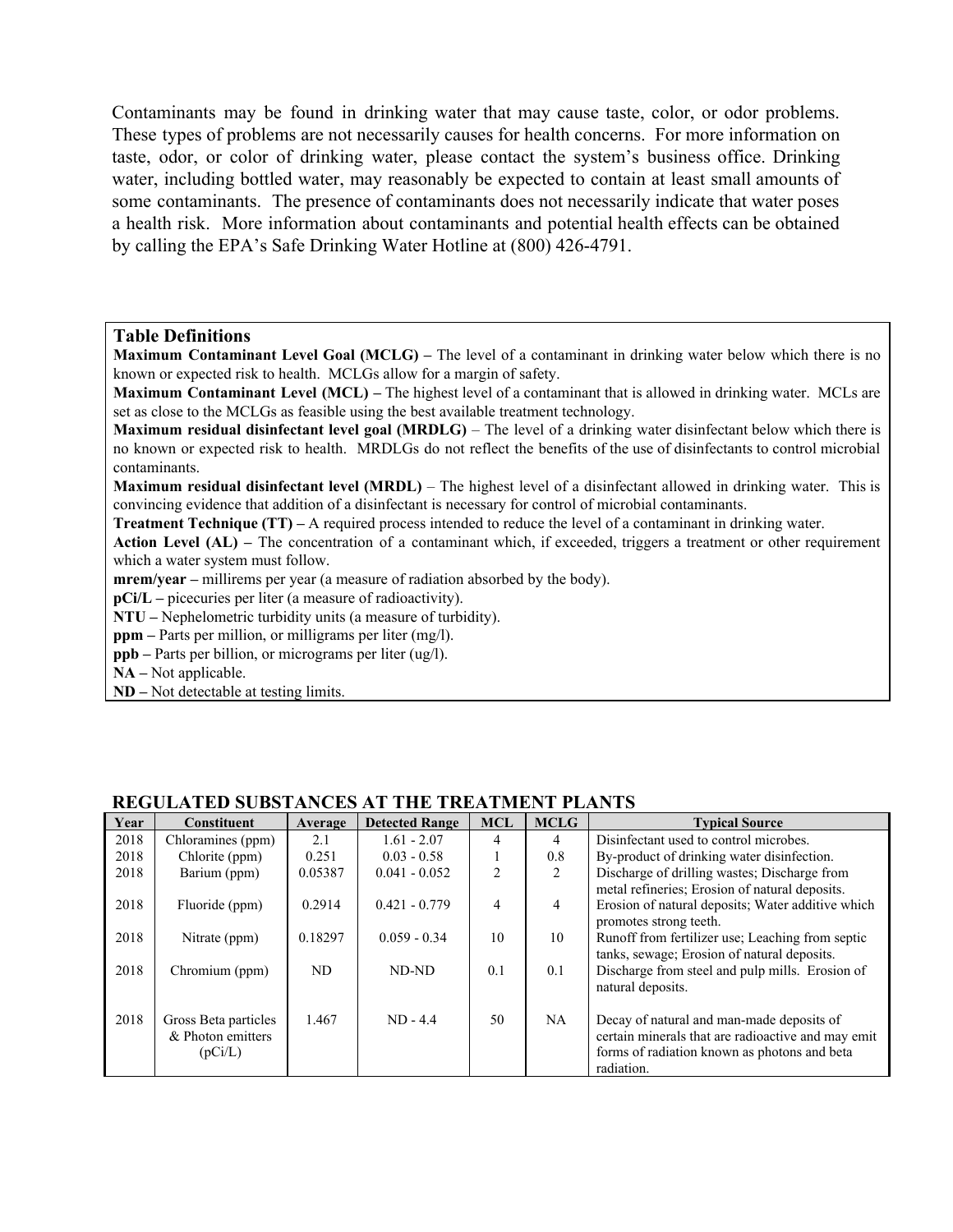| Year | <b>Constituent</b> | Average | <b>Detected</b> |                                                                      |    | <b>Typical Source</b>                                           |  |  |
|------|--------------------|---------|-----------------|----------------------------------------------------------------------|----|-----------------------------------------------------------------|--|--|
|      |                    |         | Range           |                                                                      |    |                                                                 |  |  |
| 2018 | Total Organic      | 6.47    | $4.67 - 9.57$   | <b>NA</b>                                                            | NA | Naturally present in the environment.                           |  |  |
|      | Carbon $(ppm)$ –   |         |                 |                                                                      |    |                                                                 |  |  |
|      | Source Water       |         |                 |                                                                      |    |                                                                 |  |  |
| 2018 | Total Organic      | 3.39    | $1.88 - 4.52$   | <b>NA</b>                                                            | NA | Naturally present in the environment.                           |  |  |
|      | $Carbon (ppm) -$   |         |                 |                                                                      |    |                                                                 |  |  |
|      | Drinking Water     |         |                 |                                                                      |    |                                                                 |  |  |
| 2018 | Total Organic      | 46.97   | $31.88 - 72.1$  |                                                                      |    | The TOC removal ratio is the percent of TOC removed through the |  |  |
|      | Carbon % Removal   |         |                 | treatment process divided by the percent of TOC required by the TCEQ |    |                                                                 |  |  |
|      |                    |         |                 | to be removed. The City of Longview water system provides the        |    |                                                                 |  |  |
|      |                    |         |                 | alternative compliance criteria removal ratio required.              |    |                                                                 |  |  |
|      |                    |         |                 |                                                                      |    |                                                                 |  |  |

#### **REGULATED SUBSTANCES AT THE TREATMENT PLANTS**

Total Organic Carbon (TOC) has no adverse health effects. The disinfectant can combine with TOC to form disinfection by-products. Disinfection is necessary to ensure that water does not have unacceptable levels of pathogens. Total organic carbon provides a medium for the formation of disinfection by-products when water is disinfected. By-products of disinfection include trihalomethanes (THMs) and haloacetic acids (HAA) which are reported elsewhere in this report.

## **REGULATED AT THE TREATMENT PLANTS**

| Year | Constituent     | <b>Highest Single</b> | Lowest Monthly % of           | <b>Turbidity Limits</b> | <b>Source of Contaminant</b> |
|------|-----------------|-----------------------|-------------------------------|-------------------------|------------------------------|
|      |                 | <b>Measurement</b>    | <b>Samples Meeting Limits</b> |                         |                              |
| 2018 | Turbidity (NTU) | 0.14                  | 100                           | 0.3                     | Soil runoff                  |
|      |                 |                       |                               |                         |                              |

Turbidity has no health effects. However, turbidity can interfere with disinfection and provide a medium for microbial growth. Turbidity is measured in Nephelometric Turbidity Units (NTU) and is a measurement of water clarity. This water quality parameter is monitored as a treatment technique (TT).

## **REGULATED SUBSTANCES AT THE CUSTOMER'S TAP**

| Year | <b>Constituent</b> | The 90 <sup>th</sup> | # of Sites Exceeding | <b>Action</b> | <b>Source of Contaminant</b>                                                                                  |
|------|--------------------|----------------------|----------------------|---------------|---------------------------------------------------------------------------------------------------------------|
|      |                    | Percentile           | <b>Action Level</b>  | Level         |                                                                                                               |
| 2018 | Lead $(ppb)$       | 0.00217              |                      | 15            | Corrosion of household plumbing systems;<br>Erosion of natural deposits.                                      |
| 2018 | Copper (ppm)       | 0.0305               |                      | 1.3           | Corrosion of household plumbing systems;<br>Erosion of natural deposits; Leaching from<br>wood preservatives. |

The City of Longview is on a reduced sampling schedule for lead and copper, due to an excellent compliance history. The results listed above are distribution samples taken from the customers' tap. Lead and copper has not been detected in water leaving the water treatment facilities. The source of lead and copper is corrosion of household plumbing systems.

If present, elevated levels of lead can cause serious health problems, especially for pregnant women and young children. Lead in drinking water is primarily from materials and components associated with service lines and home plumbing. This water supply is responsible for providing high quality drinking water, but cannot control the variety of materials used in plumbing components. When your water has been sitting for several hours, you can minimize the potential for lead exposure by flushing your tap for 30 seconds to 2 minutes before using water for drinking or cooking. If you are concerned about lead in your water, you may wish to have your water tested. Information on lead in drinking water, testing methods, and steps you can take to minimize exposure is available from the Safe Drinking Water Hotline or at http://www.epa.gov/safewater/lead."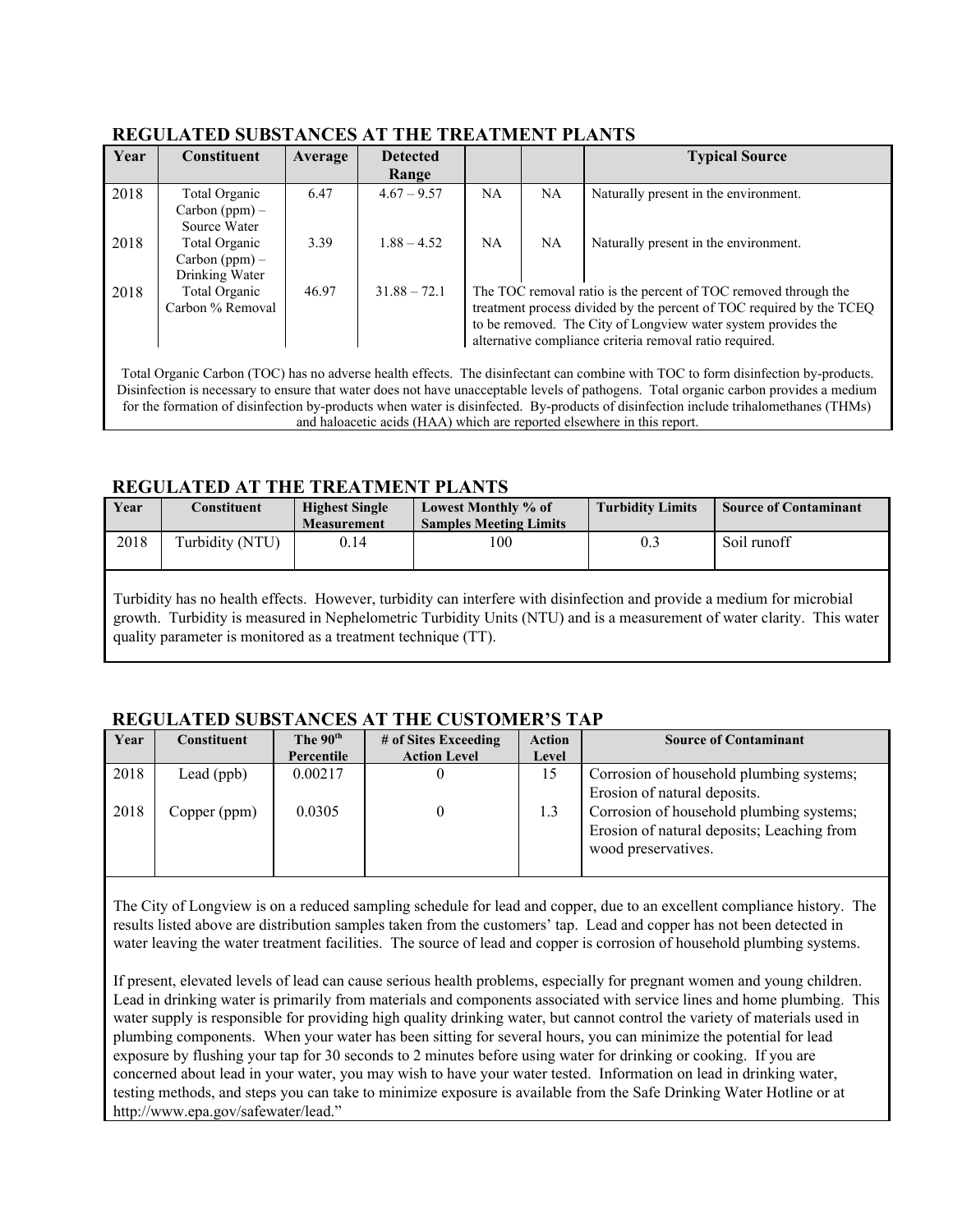## **REGULATED AT THE CUSTOMER'S TAP**

| Year | Constituent                | <b>Highest Monthly % of</b><br><b>Positive Samples</b> | <b>MCL</b> | <b>MCLG</b> | <b>Units of</b><br><b>Measure</b> | <b>Source of Contaminant</b>            |
|------|----------------------------|--------------------------------------------------------|------------|-------------|-----------------------------------|-----------------------------------------|
| 2018 | Total Coliform<br>Bacteria | $0\%$                                                  | $\ast$     |             | Presence                          | Naturally present in the<br>environment |
| 2018 | Fecal Coliform<br>Bacteria | ND                                                     | $\ast$     |             | Presence                          | Naturally present in the<br>environment |

Coliforms are bacteria that are naturally present in the environment and are used as an indicator that other, potentially harmful bacteria may be present. Longview analyzes over 984 samples each year. All samples taken were negative and did not indicate the presence of coliform bacteria.

\*Presence of coliform in 5% or more of the monthly samples.

## **REGULATED SUBSTANCES IN THE DISTRIBUTION SYSTEM:**

#### **Stage 2 Disinfection By-Products**

| Year                                                                                                               | <b>Constituent</b>                                                                                       | Average | Range        | <b>MCL</b> | <b>MCLG</b> | <b>Source of Contaminant</b>                                                                                        |  |  |
|--------------------------------------------------------------------------------------------------------------------|----------------------------------------------------------------------------------------------------------|---------|--------------|------------|-------------|---------------------------------------------------------------------------------------------------------------------|--|--|
| 2018                                                                                                               | Total Trihalomethanes (ppb)                                                                              | 15      | $1.4 - 24.0$ | 80         | NA          | By-product of drinking water chlorination.                                                                          |  |  |
|                                                                                                                    |                                                                                                          |         |              |            |             |                                                                                                                     |  |  |
|                                                                                                                    |                                                                                                          |         |              |            |             | Some people who drink water containing trihalomethanes in excess of the MCL over many years may experience problems |  |  |
|                                                                                                                    | with their liver, kidneys, or central nervous systems, and may have an increased risk of getting cancer. |         |              |            |             |                                                                                                                     |  |  |
|                                                                                                                    |                                                                                                          |         |              |            |             |                                                                                                                     |  |  |
| 2018                                                                                                               | Total Haloacetic Acids (ppb)                                                                             | 17.9    | $5.0 - 20.2$ | 60         | NA          | By-product of drinking water chlorination.                                                                          |  |  |
|                                                                                                                    |                                                                                                          |         |              |            |             |                                                                                                                     |  |  |
| Some people who drink water containing haloacetic acids in excess of the MCL over many years may have an increased |                                                                                                          |         |              |            |             |                                                                                                                     |  |  |
|                                                                                                                    | risk of getting cancer.                                                                                  |         |              |            |             |                                                                                                                     |  |  |

## **REGULATED SUBSTANCES IN THE DISTRIBUTION SYSTEM:**

#### **Stage 2 Disinfection By-Products Locational Running Annual Averages**

In October 2012, sampling for the Stage 2 Disinfection By-Products Rule began for the City of Longview. This monitoring is very similar to that of the Stage 1 Disinfection By-Products sampling. However, it is based on more stringent monitoring requirements.

| Year | <b>Constituent</b>    | Location    | <b>Highest</b> | Range          | <b>MCL</b> | <b>Source of Contaminant</b> |
|------|-----------------------|-------------|----------------|----------------|------------|------------------------------|
|      |                       |             | <b>LRAA</b>    |                |            |                              |
| 2018 |                       | Location #1 | 13.6           | $9.41 - 24.04$ | 80         |                              |
| 2018 |                       | Location #2 | 15.16          | $8.59 - 22.13$ | 80         |                              |
| 2018 |                       | Location #3 | 15.6           | $9.78 - 23.90$ | 80         |                              |
| 2018 | Total Trihalomethanes | Location #4 | 8.54           | $3.18 - 13.27$ | 80         | By-product of drinking water |
| 2018 | (ppb)                 | Location #5 | 14.1           | $7.98 - 18.41$ | 80         | chlorination.                |
| 2018 |                       | Location #6 | 4.4            | $1.35 - 6.32$  | 80         |                              |
| 2018 |                       | Location #7 | 13.8           | $8.23 - 18.44$ | 80         |                              |
| 2018 |                       | Location #8 | 11.44          | $3.02 - 17.15$ | 80         |                              |

Some people who drink water containing trihalomethanes in excess of the MCL over many years may experience problems with their liver, kidneys, or central nervous systems, and may have an increased risk of getting cancer.

| 2018 |                               | Location #1 | 18.45 | $8.20 - 17.52$  | 60 |                              |
|------|-------------------------------|-------------|-------|-----------------|----|------------------------------|
| 2018 |                               | Location #2 | 21.58 | $10.50 - 19.30$ | 60 |                              |
| 2018 |                               | Location #3 | 18.83 | $8.40 - 18.50$  | 60 |                              |
| 2018 | <b>Total Haloacetic Acids</b> | Location #4 | 15.6  | $6.40 - 15.80$  | 60 | By-product of drinking water |
| 2018 | (ppb)                         | Location #5 | 17.65 | $6.70 - 19.30$  | 60 | chlorination.                |
| 2018 |                               | Location #6 |       | $6.10 - 18.10$  | 60 |                              |
| 2018 |                               | Location #7 | 18.03 | $5.20 - 20.20$  | 60 |                              |
| 2018 |                               | Location #8 | 15.95 | $5.00 - 15.40$  | 60 |                              |

Some people who drink water containing haloacetic acids in excess of the MCL over many years may have an increased risk of getting cancer.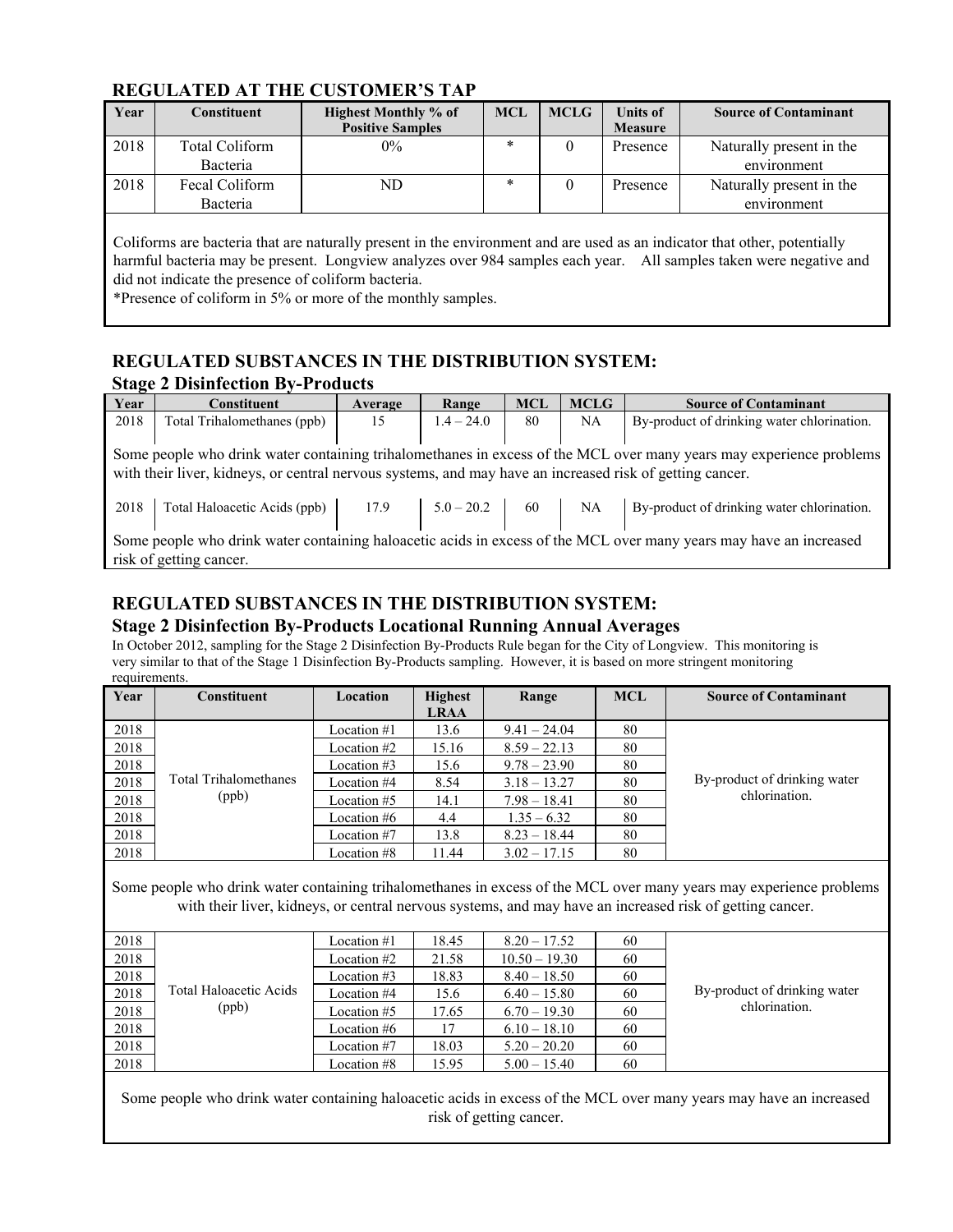## **REGULATED AT THE SOURCE WATER**

The City of Longview testing of lake and river water detected low levels of *Cryptosporidium*, *Giardia lamblia* and *Escherichia coli* (*E. coli*) commonly found in surface water. Required levels of inactivation are achieved through disinfection and filtration; however, these treatment methods cannot guarantee 100 percent removal nor can the testing methods determine if the organisms are alive and capable of causing diarrhea, cramps and fever when ingested. Although these organisms have been detected in the source waters, the City of Longview utilizes excellent treatment methods of removal and inactivation at the water treatment plants.

#### **UNREGULATED SUBSTANCES**

| Year | Constituent                | Average | Range         | <b>Source of Contaminant</b>                   |
|------|----------------------------|---------|---------------|------------------------------------------------|
| 2018 | Chloroform (ppb)           | 8.94    | $3.71 - 13.7$ | By-product of drinking water chlorination.     |
| 2018 | Dichlorobromomethane (ppb) | 2.01    | $1.73 - 4.72$ | By-product of drinking water chlorination      |
| 2018 | Dibromochloromethane (ppb) |         | $1.25 - 1.38$ | By-product of drinking water chlorination      |
| 2018 | Acetone (ppb)              | 5.89    | $7.79 - 12.6$ | By-product of drinking water chlorination      |
| 2018 | 2-Butanone (ppb)           | 0.82    | $0.56 - 0.99$ | Naturally occurring, discharge from rubber and |
|      |                            |         |               | chemical factories                             |

Bromoform, chloroform, dichlorobromomethane, and dibromochloromethane are disinfection by-products. There is no maximum contaminant level for these chemicals at the entry point to distribution.

Unregulated contaminants are those for which EPA has not established drinking water standards. The purpose of unregulated contaminant monitoring is to assist EPA in determining the occurrence of unregulated contaminants in drinking water and whether future regulation is warranted.

## **ADDITIONAL PARAMETERS TESTED IN YOUR WATER SYSTEM:**

This chart lists other items for which the water is tested. These items do not relate to public health but rather to the aesthetic quality. These parameters are often important to industrial water users or customers with special needs.

| Constituent                           | <b>Units of measure</b> | Longview water   |
|---------------------------------------|-------------------------|------------------|
| Aluminum                              | ppm                     | $0.18 - 0.40$    |
| Manganese                             | ppm                     | $0.0014 - 0.012$ |
| Nickel                                | ppm                     | $ND - 0.001$     |
| Copper                                | ppm                     | ND - 0.0024      |
| Chloride                              | ppm                     | $12.2 - 51.5$    |
| Sulfate                               | ppm                     | $31.3 - 45.1$    |
| pH                                    | pH units                | $9.1 - 9.5$      |
| Conductivity                          | umhos/cm                | $185 - 313$      |
| Total Alkalinity as CaCO <sub>3</sub> | ppm                     | $21.3 - 44.4$    |
| Bicarbonate                           | ppm                     | ND - 37.3        |
| Dissolved solids                      | ppm                     | $107 - 215$      |
| Calcium                               | ppm                     | $17.8 - 20.3$    |
| Magnesium                             | ppm                     | $2.78 - 3.24$    |
| Potassium                             | ppm                     | $2.44 - 4.5$     |
| Cyanide                               | ppm                     | ND - 0.0482      |
| Sodium                                | ppm                     | $9.56 - 28.9$    |
| Total Hardness as CaCO <sub>3</sub>   | ppm                     | $55.8 - 63.3$    |
| <b>Total Hardness in Grains</b>       | Grains/gallon           | $3.26 - 3.70$    |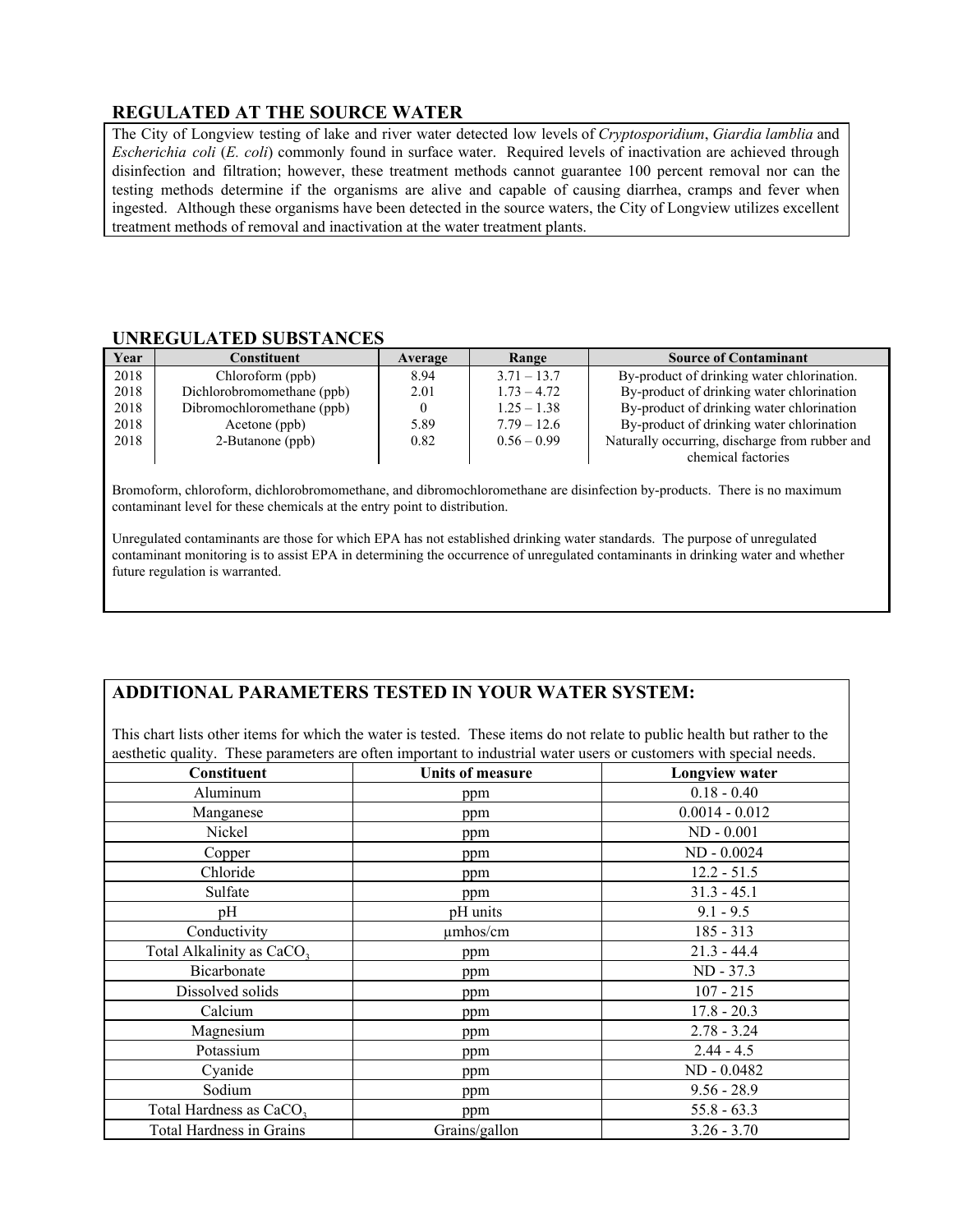## **Longview's Sources of Drinking Water and Distribution System**

Longview uses surface water from three sources: Lake Cherokee, Sabine River, and Lake O' the Pines. A source water assessment has been completed by the Texas Commission on Environmental Quality (TCEQ) for all three water sources and the report is available to review by calling us at 903-291-5234 or 903-237-2780. It allows us to focus on our source water protection activities. The results indicate that some of our sources are susceptible to certain contaminants. The sampling requirements for your water system are based on this susceptibility and previous sample data. Any detection of these contaminants will be found in this report. For more information on source water assessments and protection efforts at our system contact us at 903-291-5234. To monitor water quality in local rivers, streams, and reservoirs, the City of Longview has a Watershed Management Program. We work closely with the Sabine River Authority, Cherokee Water Company, Northeast Texas Municipal Water District, Texas Railroad Commission, Texas Commission on Environmental Quality (TCEQ), Texas Parks and Wildlife Commission, American Water Works Association, Texas Water Utilities Association and local industries to monitor and maintain a high level of water quality.

The City of Longview did not experience any water shortages or implement any conservation plans during 2018. In the Water Loss Audit, submitted to the Texas Water Development Board for the time period of January 2018 to December 2018, our system lost an estimated 204,197,691 gallons of water. While this is less than 5% of our water pumped, this includes any water line breaks or flushing water lines. If you have any questions about the Water Loss Audit, please call the Water Supply and Purification Division at 903-237-2780.

## **Storm Water Pollution Prevention Program**

Watersheds may be susceptible to contamination resulting from flood, erosion, and pollution; also referred to as storm water runoff. The City of Longview has incorporated a program to help manage StormWater Pollution. Storm water pollution is being reduced from the monitoring and modification of the City's operations through good municipal housekeeping. Our program also works to control construction runoff resulting in less sediment, the number one pollutant in our watersheds. Finally, one of the most important parts of this program is the education and involvement of the public and citizens of Longview regarding watersheds and storm water pollution.

The Following Guidelines May Help Prevent StormWater Pollution

- Use fertilizers sparingly
- Sweep up driveways, sidewalks, and gutters
- Never dump, blow, sweep, or wash anything down storm drains
- Don't leave bare spots in your yard
- Compost wastes
- Use less toxic pesticides, follow labels, and learn how to prevent pest problems
- Direct downspouts away from paved surfaces; consider a rain garden to capture runoff
- Take your car to the car wash instead of washing it in the driveway
- Check your car for leaks and recycle your motor oil
- Pick up after your pet

For more information, please feel free to contact the Streets and Drainage Division of the City of Longview's Public Works Department at 903-237-1018.